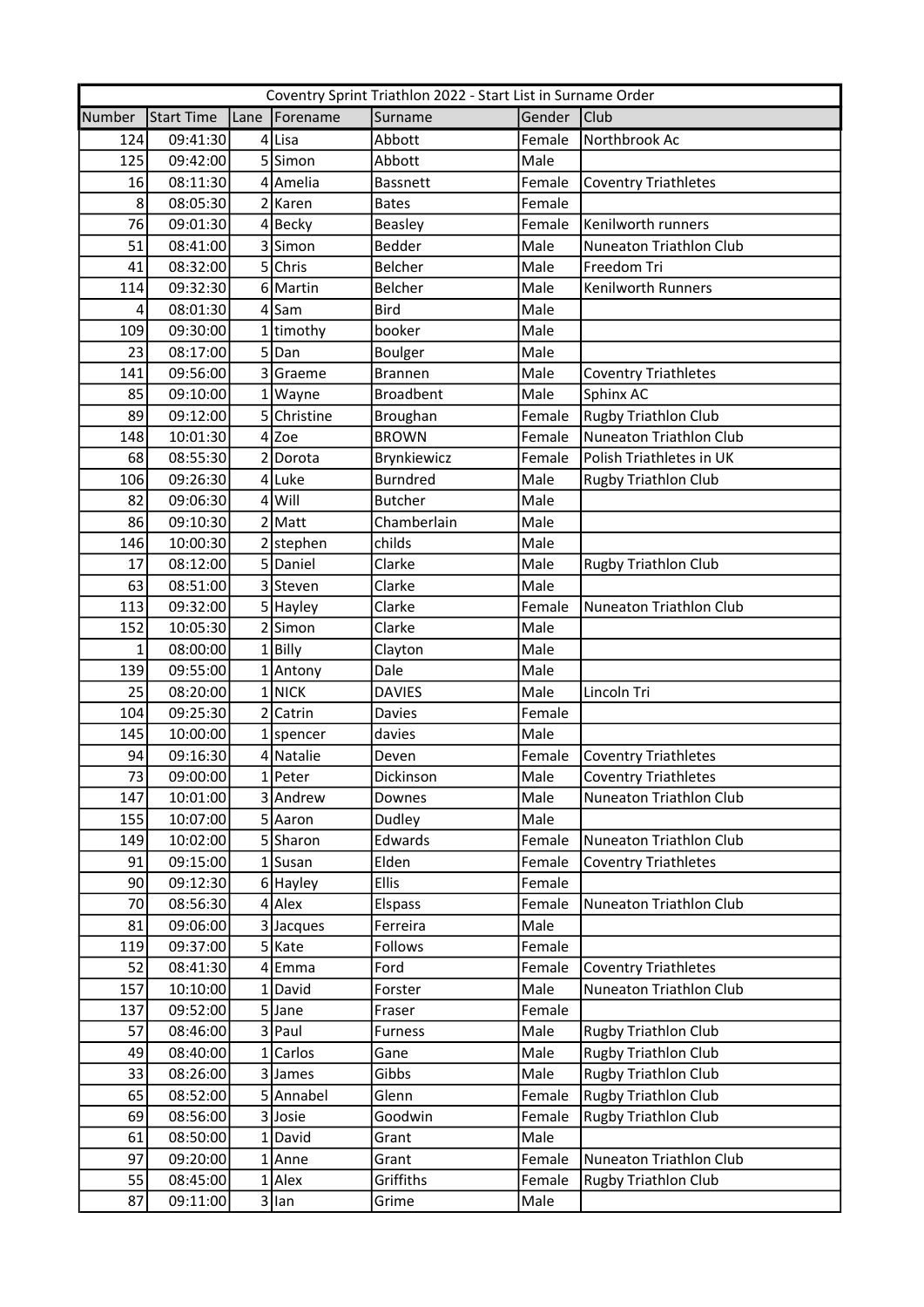| 37  | 08:30:00 | $1$ Ben              | Hall            | Male         | <b>Nuneaton Triathlon Club</b> |
|-----|----------|----------------------|-----------------|--------------|--------------------------------|
| 88  | 09:11:30 | 4 Carrie             | Hamilton-Gibbs  | Female       | <b>Rugby Triathlon Club</b>    |
| 30  | 08:22:30 | 6 Claire             | Harman-Sherwood | Female       |                                |
| 130 | 09:46:30 | 4Judith              | Harper          | Female       | <b>Rugby Triathlon Club</b>    |
| 38  | 08:30:30 | 2 Anna               | Harrington      | Female       | <b>Rugby Triathlon Club</b>    |
| 29  | 08:22:00 | 5 Phil               | <b>Harris</b>   | Male         | <b>Nuneaton Triathlon Club</b> |
| 110 | 09:30:30 | 2 Amanda             | Harris          | Female       | Nuneaton Triathlon Club        |
| 132 | 09:47:30 | 6 christopher        | harrison        | Male         |                                |
| 10  | 08:06:30 | $4$ Kay              | Henderson       | Female       | Rugby Triathlon Club           |
| 60  | 08:47:30 | 6 Allie              | Hesketh         | Female       |                                |
| 62  | 08:50:30 | 2Brian               | Hill            | Male         |                                |
| 14  | 08:10:30 | 2 <sup>Emma</sup>    | Hooton          | Female       | Nuneaton Triathlon Club        |
| 6   | 08:02:30 | 6 Mark               | Horrell         | Male         |                                |
| 138 | 09:52:30 | 6 Claire             | Hughes          | Female       |                                |
| 56  | 08:45:30 | 2 Angus              | Inman           | Male         |                                |
| 154 | 10:06:30 | 4 Sarah              | Jackson         | Female       |                                |
| 59  | 08:47:00 | 5 Lakshya            | Jain            | Female       |                                |
| 7   | 08:05:00 | 1 Emma-jo            | Jenkins         | Female       | <b>Rugby Triathlon Club</b>    |
| 120 | 09:37:30 | 6 martin             | johnson         | Male         |                                |
| 101 | 09:22:00 | 5 Paul               | Jolliffe        | Male         |                                |
| 115 | 09:35:00 | 1 Lukasz             | Kaminski        | Male         |                                |
| 48  | 08:37:30 | 6 Claire             | Keane           | Female       |                                |
| 118 | 09:36:30 | $4$ jatt             | khaira          | Male         |                                |
| 136 | 09:51:30 | $4$ Jane             | Kidd            | Female       |                                |
| 127 | 09:45:00 | 1Joanna              | Kisiala         | Female       |                                |
| 58  | 08:46:30 | 4 Naomi              | Leugs           | Female       | <b>Rugby Triathlon Club</b>    |
| 50  | 08:40:30 | 2 Nicola             | Line            | Female       | <b>Rugby Triathlon Club</b>    |
| 78  | 09:02:30 | $6$ Bill             | Line            | Male         | <b>Rugby Triathlon Club</b>    |
| 96  | 09:17:30 | $6$ Jo               | Locke-Wheaton   | Female       |                                |
| 79  | 09:05:00 | 1Jason               | Longden         | Male         | <b>Coventry Triathletes</b>    |
| 134 | 09:50:30 | $2$ Lucy             | Marchi          | Female       | Nuneaton Triathlon Club        |
| 135 | 09:51:00 | 3 Andy               | Marchi          | Male         |                                |
| 67  |          |                      |                 |              |                                |
| 13  | 08:55:00 | 1 Parker<br>1 Daniel | Mark            | Male<br>Male | <b>Coventry Triathletes</b>    |
|     | 08:10:00 | 6 Carol              | Martin-Yerga    |              |                                |
| 66  | 08:52:30 |                      | Maughan         | Female       |                                |
| 54  | 08:42:30 | 6 lain               | McArthur        | Male         | Spa Striders Running Club      |
| 129 | 09:46:00 | 3 Gavin              | Mcarthur        | Male         | <b>Coventry Triathletes</b>    |
| 15  | 08:11:00 | 3 Michael            | McGillion       | Male         | <b>Rugby Triathlon Club</b>    |
| 102 | 09:22:30 | 6 Claire             | Mercer          | Female       | <b>Rugby Triathlon Club</b>    |
| 77  | 09:02:00 | 5 Katherine          | Mills           | Female       |                                |
| 117 | 09:36:00 | 3 Nigel              | Mills           | Male         |                                |
| 128 | 09:45:30 | $2$ Matt             | Moore           | Male         | Nuneaton Triathlon Club        |
| 158 | 10:10:30 | 2 Mark               | Moran           | Male         |                                |
| 32  | 08:25:30 | 2Russell             | Morey           | Male         | <b>Triathlon Redditch</b>      |
| 122 | 09:40:30 | 2 Stuart             | Morris          | Male         |                                |
| 143 | 09:57:00 | 5 Gary               | Morrison        | Male         | <b>SNCC</b>                    |
| 144 | 09:57:30 | 6 Chris              | Morton          | Male         |                                |
| 27  | 08:21:00 | 3 lian               | Moser           | Male         | <b>Rugby Triathlon Club</b>    |
| 74  | 09:00:30 | $2$ Mandy            | Moser           | Female       | <b>Rugby Triathlon Club</b>    |
| 34  | 08:26:30 | 4 Martin             | Moxon           | Male         | <b>Rugby Triathlon Club</b>    |
| 108 | 09:27:30 | 6 Cieran             | Muldoon         | Male         |                                |
| 83  | 09:07:00 | 5 Gary               | Nicholls        | Male         | Rugby Triathlon Club           |
| 131 | 09:47:00 | 5 Kathy              | O'Brien         | Female       | Nuneaton Triathlon Club        |